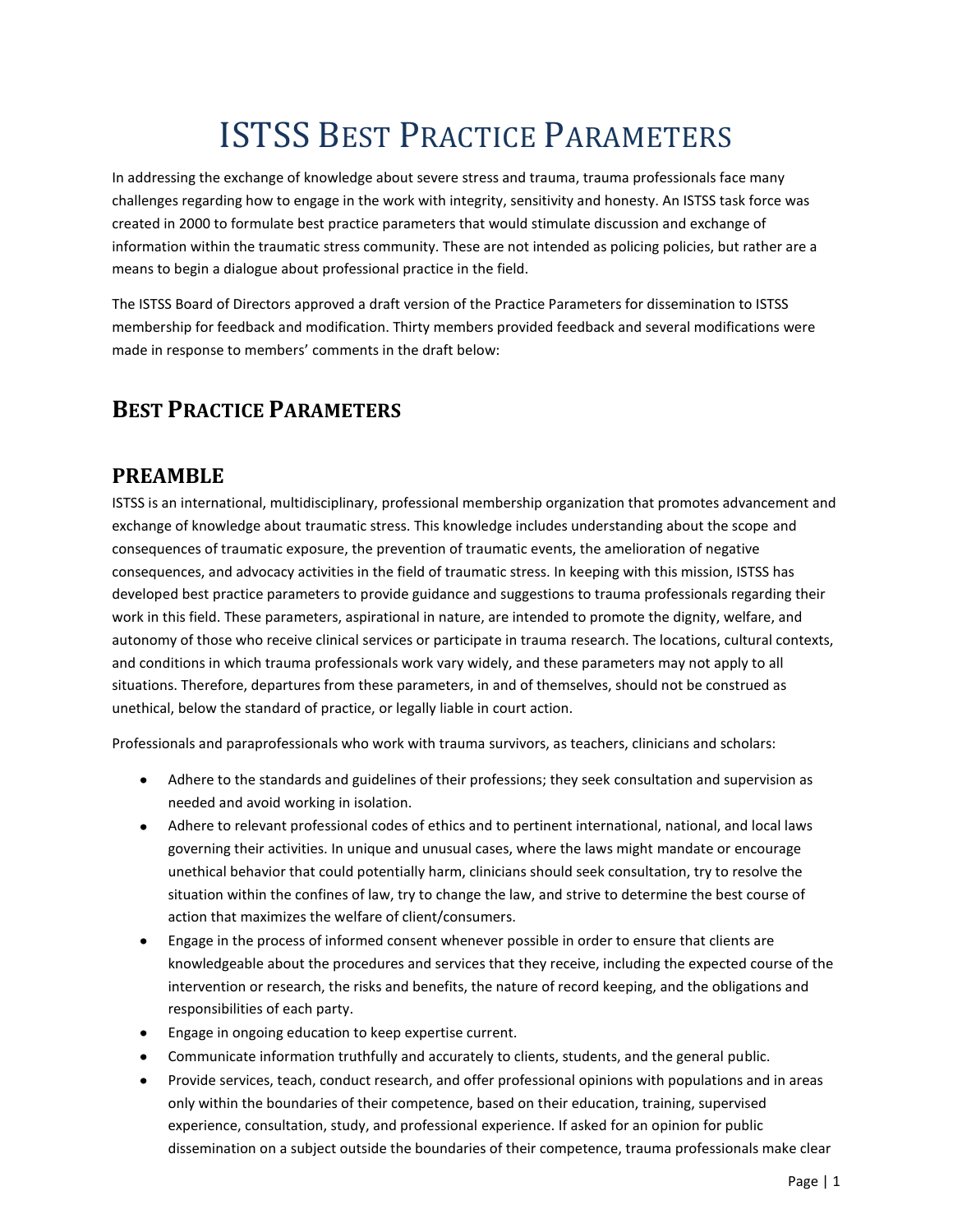that they do not have specific training in the subject. For example, those without clinical training do not offer opinions on self-help or treatment following a traumatic stressor and those without medical training do not offer opinions on medications.

- Disclose financial interests and potential conflicts of interest in all professional endeavors. If potential conflicts exist, guidance and consultation should be sought regarding ways to mitigate the real or potential conflict of interest.
- Interact professionally with their colleagues including when they are in situations of conflict or disagreement.
- Strive to ensure that any working environment for which they are responsible is consistent with and encourages ethical behavior.
- Strive to protect the dignity of trauma survivors in all contexts.

#### **CLINICAL AND ORGANIZATIONAL INTERVENTIONS**

Service providers who work with trauma survivors:

- Refrain from dual relationships with clients/consumers, especially of the sort that would involve exploitation of any sort. In particular, sexual contacts and intimacies between client and trauma professional are especially problematic and are expressly forbidden in perpetuity by many professional organizations. Several forms of trauma specific work (e.g., disaster work, services during combat or civil unrest) may preclude the prevention of contact with clients. In these settings, persons who provide direct client services manage their relationships in such a way as to preclude developing friendships, romantic or business relationships.
- Have the responsibility to practice within the relevant standard of care. In particular, practitioners are advised to strive to stay current with advances in relevant research and practice activities; they modify practice as needed in response to advances in research, policy, and practice.
- Approach all assessments, interventions, techniques, and services that do not have research or observational substantiation with caution. If possible, they initiate evaluation efforts in order to assess the effects of their interventions/services.
- Monitor the progress of interventions or services they provide. If a client appears to be stalemated, not making progress, deteriorating, and/or experiencing dangerous or intolerable risks, the practitioner seeks consultation or supervision to review the intervention/service plan and determine whether it needs to be modified or ended, whether he or she is capable of providing the intervention, and whether the client should be referred to another professional for treatment.
- Conduct interventions with attention to their cultural, political, demographic, and religious contexts. They strive to provide services that match the needs and the specific context of the client.
- Are sensitive to issues of trust, power, and boundaries when working with trauma survivors. Since traumatic life events (especially those involving interpersonal violence and exploitation) often affect the capacity to trust others and make choices, practitioners strive to engage clients in a collaborative process that attends to their empowerment. To whatever extent possible, clinicians encourage clients to have a say in their treatment or in the service they receive.
- Respect the confidentiality of clients in accordance with relevant ethical guidelines and laws. Providers strive to assure that all electronic and paper records are securely maintained. When a violation of confidentiality is dictated by law (e.g., in the case of imminent danger to self or other), the clinician seeks to engage the clienti<sup>y</sup>s cooperation and participation in the process.
- Recognize that clinical work with trauma survivors requires attention to their own emotional health and actively seek to manage the impact of trauma work on their own lives (vicarious, secondary or indirect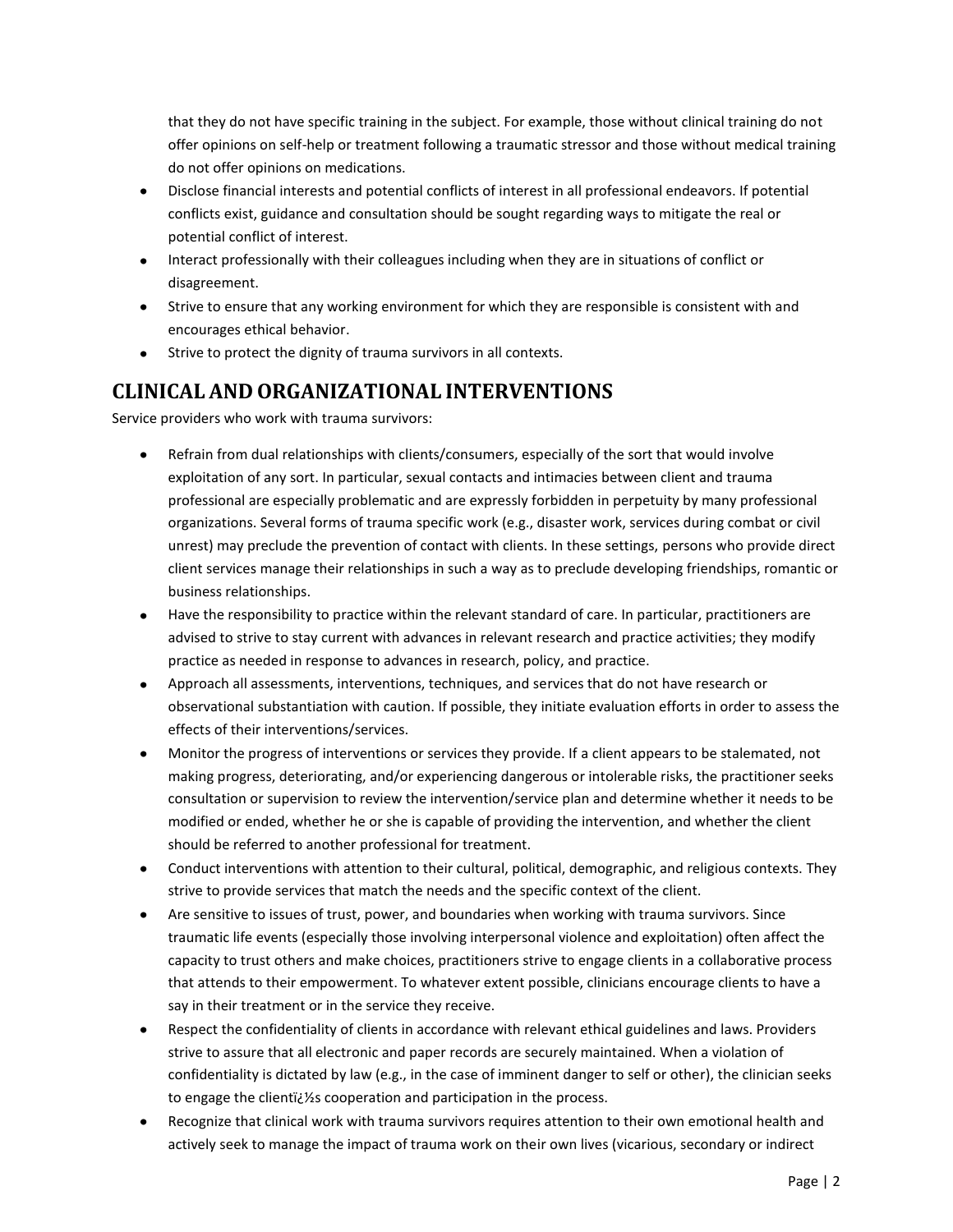traumatization) through involvement in regular professional and personal renewal efforts and activities. Practitioners who experience personal or professional difficulties that interfere with their ability to function seek support, consultation, supervision, and treatment as needed. Trauma professionals seek to assist colleagues they perceive as having difficulty in their ability to function.

### **RESEARCH**

ISTSS is dedicated to the discovery and dissemination of knowledge about traumatic stressors and their immediate and long-term consequences. While research is vital for the advancement of the field, the welfare of research participants must take priority over any other considerations

Trauma researchers:

- Seek supervision and consultation when their research involves areas or methodologies that exceed their expertise.
- Submit their investigatory proposals for review and approval by available institutional ethical review boards. If an institutional review board is not available, researchers seek consultation from an independently constituted human subjects protection board or independent knowledgeable researchers who have no real or apparent conflict of interest with the primary investigator and research proposal and who can participate in an independent examination of the proposed study to determine whether its risks outweigh its benefit and to determine the soundness of its methodology.
- Apply research standards in all research projects to ensure that participants are treated humanely and with respect. These standards include striving to:
	- $\circ$  Minimize risk while maximizing benefit to either the participant and/or the field of traumatic stress. To minimize risks to participants, researchers carefully screen participants and have clear rules for stopping the study or for terminating participation in response to study-related adverse events. When necessary, researchers have procedures for reversing any adverse effects and procedures for conducting follow-up assessments or interventions. These procedures are especially needed in symptom provocation or challenge studies.
	- $\circ$  Involve consumers (e.g., trauma survivors, survivor advocates) to review research design and consent procedures whenever possible.
	- $\circ$  Ensure that participants clearly understand the study's purpose and procedures and that they have the option to refuse or discontinue research participation at any point. [Note: In most research that is observational or conducted as part of standard operating procedures of an organization (i.e., quality assurance), such consent is typically not required]. Researchers take particular care in recruitment of potential participants who have limited decision-making capacity or require special protection.
	- $\circ$  Are sensitive to cultural, ethnic, and political issues in the development, conduct, and presentation of research.
	- $\circ$  Devise mechanisms for protecting the confidentiality of information provided by research participants.
	- $\circ$  Avoid use of procedures that involve risk of harm unless anticipated benefits clearly outweigh the risks.
	- o Do not coerce research participation.
	- o Cease a study when numerous study-related adverse events are identified.
- Fully and accurately report original research findings and methodology.
- Acknowledge due credit and offer authorship based on real and proportional contributions.